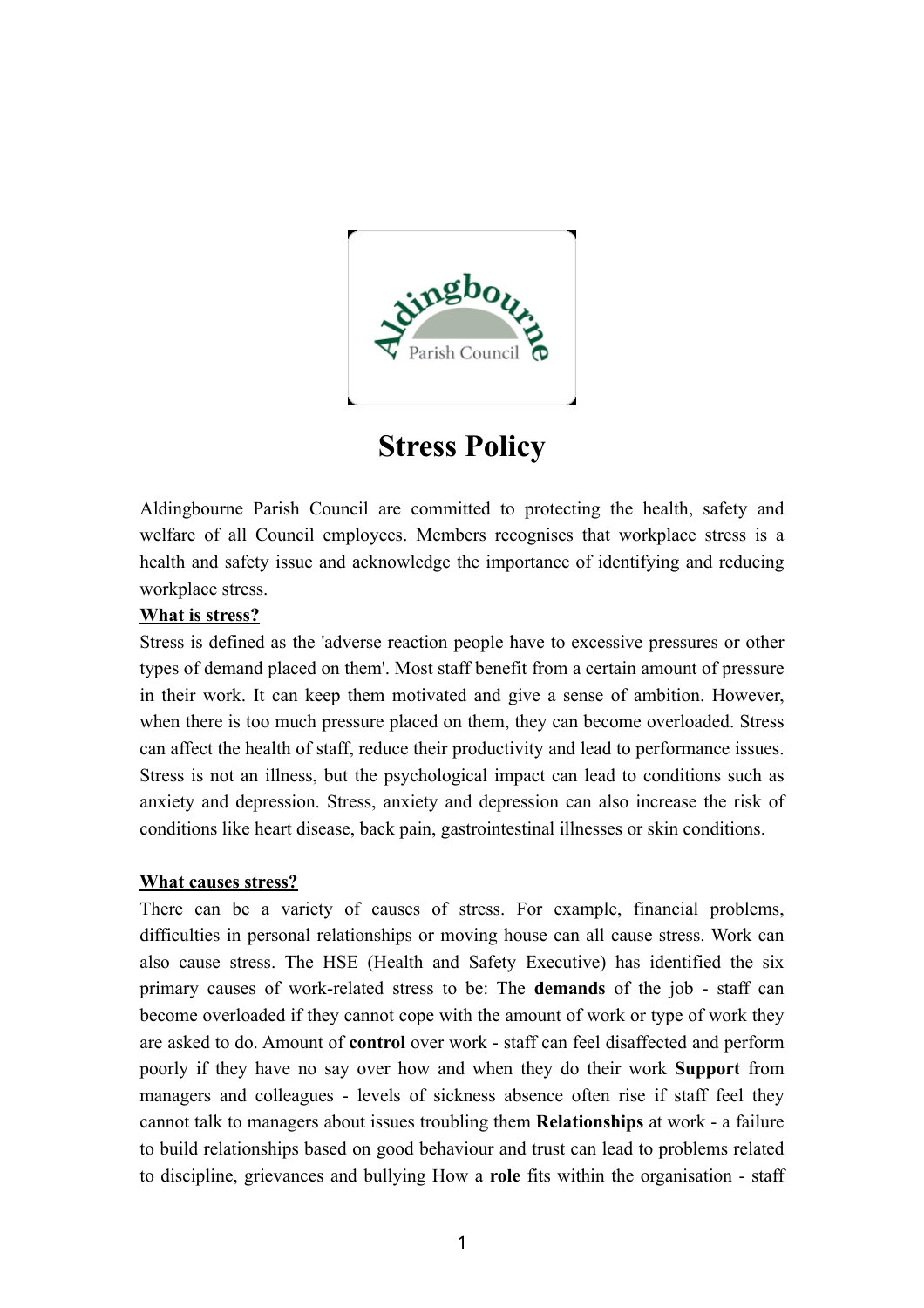will feel anxious about their work and the organisation if they don't know what is expected of them and/or understand how their work fits into the objectives of the organisation **Change** and how it is managed - change needs to be managed effectively or it can lead to huge uncertainty and insecurity.

#### **Responsibilities:**

• Conduct and implement recommendations of risks assessments within their jurisdiction.

• Ensure good communication between management and staff, particularly where there are organisational and procedural changes.

- Ensure staff are fully trained to discharge their duties.
- Ensure staff are provided with meaningful developmental opportunities.
- Monitor workloads to ensure that people are not overloaded.

• Monitor working hours and overtime to ensure that staff are not overworking. Monitor holidays to ensure that staff are taking their full entitlement.

- Attend training as requested in good management practice and health and safety.
- Ensure that bullying and harassment is not tolerated within their jurisdiction.

• Be vigilant and offer additional support to a member of staff who is experiencing stress outside work e.g. bereavement or separation.

• To ensure that, in the event of a member of staff being absent from work as a result of stress in their job:

1. A review of the risk assessment has been completed.

2.Any further controls identified following the assessment process are implemented.

#### **Employee's:**

• To acknowledge that the management of health and stress hazards in the workplace is a joint responsibility between the Parish Council and its employees.

• To take personal preventative action in terms of stress management.

• To highlight to the Council through the correct procedure working practices and environments which, if allowed to continue, may lead to stress or other health related hazards.

• To identify health and stress related hazards in themselves, at the earliest opportunity, and to seek appropriate help.

• To avoid harmful ways of coping with stress, such as being aware that excessive drinking and smoking can increase stress levels.

• To respect the needs of others and to take responsibility for actions which may have an effect on the health of other individuals.

• To ensure annual leave is used to good effect in reducing stress hazards

• Raise issues of concern with the Clerk or Chairman of the Staffing and Governance